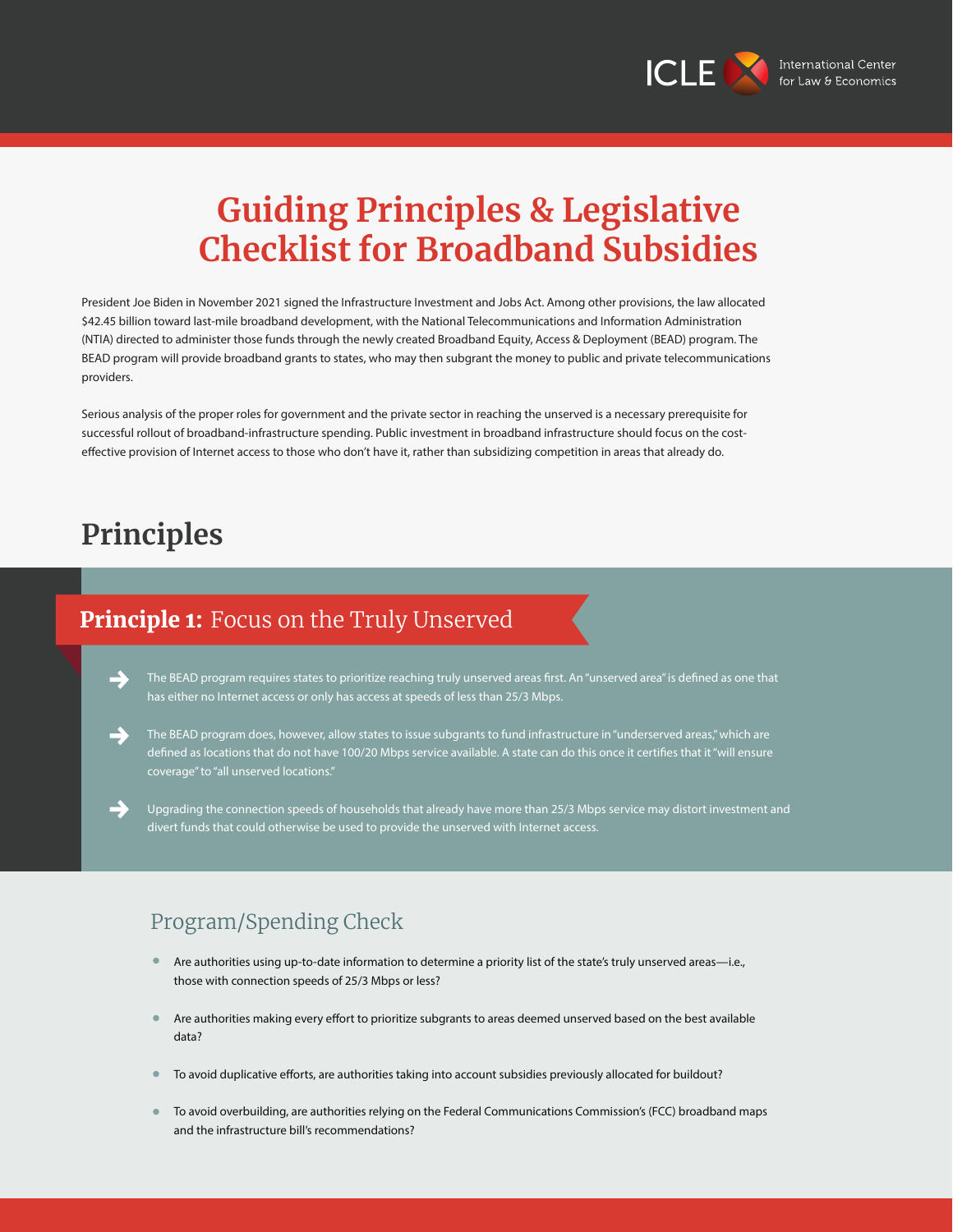## Principle 2: Maximize the Impact of Subsidies



The BEAD program requires all subgrantees to provide at least 100/20 Mbps service to be eligible for funding. Some advocates, however, push for higher levels of service, up to gigabit speeds. Typical consumers are sufficiently served by 100/20 Mbps service. Moreover, requirements for symmetrical service (such as 100/100 Mbps) make buildout far more expensive without providing commensurate benefits (consumers need more download capacity than upload capacity).



Increased funding does not always yield proportionate increases in consumer utility. Once speeds exceed "typical" use, the marginal value of faster connections declines. Funds invested in providing excessive speeds (relative to need) could instead be used to expand network access to more households overall.

For example, adding another competitor to a territory where multiple providers already supply 75/25 Mbps connections will yield dramatically less social welfare than new entry to a territory with one incumbent that provides only 30/10 Mbps speeds.

To allow program administrators to evaluate whether subgrantees are serving the public interest in the most cost-effective way, data-collection processes should be standardized.

#### Program/Spending Check

- In setting spending priorities, do administrators take account of the practical utility that additional investment in an underserved area is likely to yield? **•**
- Is the subgrant program using a competitive-bidding model that appropriately weights the costs and benefits of deployment in a given area? **•**
- Are subgrants allocated according to an objective set of criteria that systematically prioritizes areas with fewer ISPs and lower levels of speed? **•**
- Are states working together to standardize forms, data-collection processes, and metrics that would allow administrators to evaluate program effectiveness? **•**

### Principle 3: Work in Tandem with Private Investment

→ The BEAD program allows states to fund infrastructure projects in underserved areas that already have one or more service providers. Subsidizing entry into these markets may encourage overbuilding in ways that can depress returns to incumbent providers.

Given that this overbuilding comes via a one-time funding source, the long-term effect can be to drive incumbent providers out of the market, leaving consumers with worse access than they currently have. Authorities should therefore carefully consider the long-term investment effects of subsidizing new entry into particularly hard-to-reach markets.

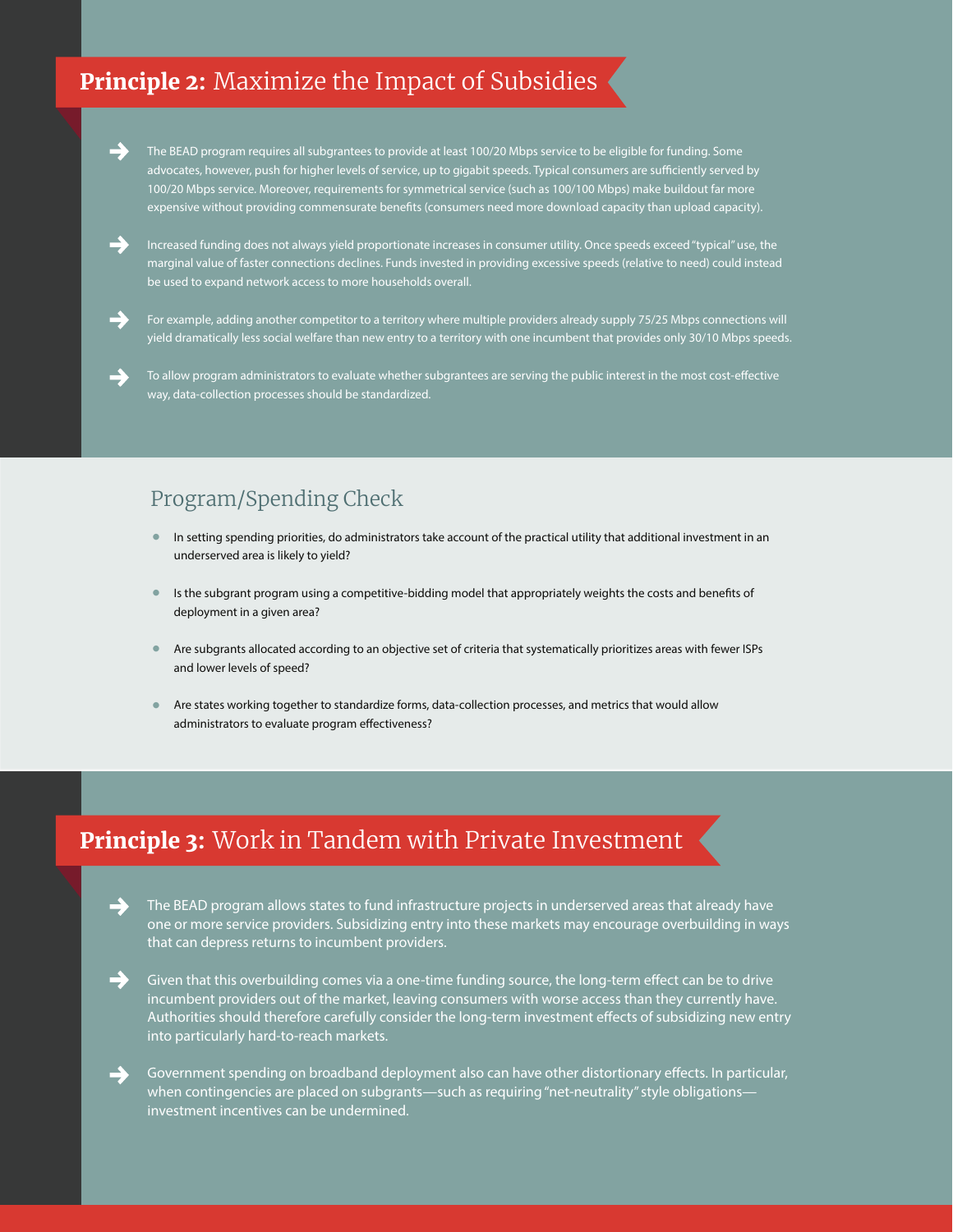### Program/Spending Check

- Do the economics of a particular underserved market suggest that one-time government spending will result in problematic overbuilding? **•**
- Do the subgrant requirements refrain from imposing unnecessary conditions on providers, such as net neutrality or labor obligations? **•**

# Principle 4: Tread Carefully with Government-Owned Networks

The BEAD program requires that states cannot exclude "cooperatives, nonprofit organizations, public-private partnerships, private companies, public or private utilities, public utility districts, or local governments" from their subgrant program. But while government-owned networks (GONs) can't be excluded from the process, that does not mean they should receive preferential treatment.

A core limitation of GONs is that they are not subject to the same profit and loss signals that drive private providers. While some advocates believe this insulation from market pressure allows them to reach more individuals, it also means that GONs can be run at a loss indefinitely. This means that ongoing operations must be cross-subsidized from other municipal services, increasing tax burdens and removing accountability for the GON and taxpayers. The track record of GONs across the United States bears out that they are frequently a net waste of scarce social resources that crowds out private investment.

#### Program/Spending Check

- Are municipal-broadband providers and other forms of GONs treated as a preferred option or as the only possible option in truly hard-to-reach areas? **•**
- Are there transparency requirements for planned GONs that will require that they reveal the full extent of their cross-subsidization and the burden they place on taxpayers? **•**

## **Principle 5:** Technological Neutrality

- There are various reasons why certain locations may remain unserved. The geographical characteristics of a given territory, for example, may make it prohibitively expensive for providers to profitably reach and serve. While additional funding certainly helps bridge the gap in such areas, it does not change the underlying economics. What is typically needed, even with increased funding, is a technologically flexible approach that considers each location's unique characteristics. This means that one-size-fits-all solutions—such as mandating fixed-fiber connections—is unlikely to be the most efficient approach. Moreover, ongoing supply-chain shortages, labor shortages, and federal "buy American" requirements can mean that otherwise appropriate technologies may be cost-prohibitive to deploy in a timely manner.
- Providers should be free to employ the technologies most appropriate to a given location's characteristics, so long as they offer the required quality of service. In practice, funds should be made available for any mix of wired or wireless applications deemed to provide a reasonably similar customer experience.
- The recent Notice of Funding Opportunity from the NTIA appears to prioritize wired technologies, but specifies that in certain circumstances states "may consider funding [alternative] services[.]"